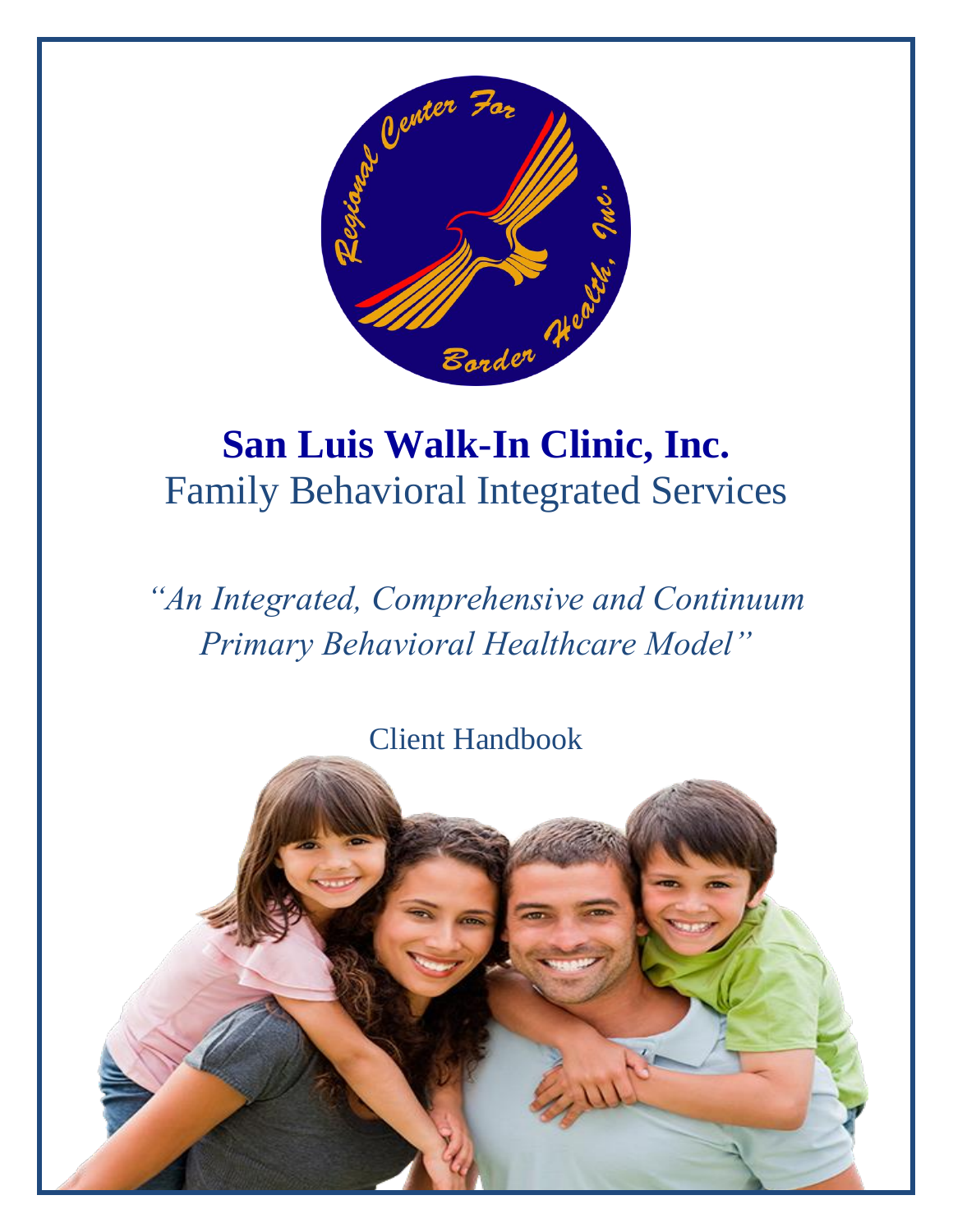

We are pleased to introduce you to Regional Center for Border Health, Inc./San Luis Walk-In Clinic, Inc., a nonprofit 501 (c) 3 organization, an integrated comprehensive and continuum primary behavioral healthcare model.

This booklet is designed to provide you with a better overview about RCBH/Family Behavioral Integrated Services. Please do not hesitate to reach to us at any time if you have further questions.

### **Meet our Providers**

| <b>Amanda Aguirre</b>                       | Dr. Prakshep MSMD                                                                | Victoria E. Lasala, MD-BC                                 | <b>Daniel Calabrese, MD-BC</b>                         |
|---------------------------------------------|----------------------------------------------------------------------------------|-----------------------------------------------------------|--------------------------------------------------------|
| <b>Registered Dietician</b>                 | <b>Internal Medicine</b>                                                         | Pediatrician                                              | Pediatrician                                           |
| <b>Leonardo Rodriguez, MD</b>               | <b>Gregg Zankman, DO-BC</b>                                                      | <b>Robert Brooks, MD-BC</b>                               | <b>Charlotte Richards, MD-BC</b>                       |
| Pediatrician                                | Pediatrician                                                                     | <b>OB/GYN</b>                                             | <b>OB/GYN</b>                                          |
| <b>Michael Stevens, MD</b><br><b>OB/GYN</b> | Alejandrina Orpineda,<br><b>WHNP-C</b><br><b>OB/GYN</b>                          | <b>Dr. Satish Kumar</b><br><b>Dentist</b>                 | <b>Russel McNair, FNP-BC</b><br><b>Family Practice</b> |
| <b>Leah McNair, FNP-BC</b>                  | <b>Gwendolyn Terrazas, NP-C</b>                                                  | <b>Edgar Mayorquin, NP-C</b>                              | <b>Karina Cruz, PA-C</b>                               |
| <b>Family Practice</b>                      | <b>Family Practice</b>                                                           | <b>Family Practice</b>                                    | <b>Family Practice</b>                                 |
| Nathan Harriman, PA-C                       | Elida Aguayo, RN                                                                 | <b>Maria Aguirre, RN</b>                                  | <b>Casey Butcher, RN</b>                               |
| <b>Family Practice</b>                      | <b>Pediatrics</b>                                                                | <b>OB/GYN</b>                                             | <b>OB/GYN</b>                                          |
| V. Krishnakumar, MD<br>Psychiatrist         | <b>Michael Kennedy, LCSW,</b><br><b>BHP</b><br><b>Behavioral Health Services</b> | <b>Susanne Mumby, PsyD,</b><br><b>MSW</b><br>Psychologist | <b>Martin Loaiza, LISAC</b>                            |
| <b>Ricardo Rivas, MA</b>                    | Myriam A. Villapudua                                                             | Katarina Olea, PhD, LPC                                   | <b>Nancy Rojas, MA-C</b>                               |
| Speech Language                             | <b>Speech Language</b>                                                           |                                                           | <b>Licensed Professional</b>                           |
| Pathologist                                 | Pathologist                                                                      |                                                           | Counselor                                              |
| <b>Gregory Larson, FNP</b>                  | <b>Adrian Gutierrez, FNP-BC</b>                                                  | Jaime Valles, NP-C                                        |                                                        |
| San Luis Urgent Care                        | San Luis Urgent Care                                                             | San Luis Urgent Care                                      |                                                        |
|                                             |                                                                                  |                                                           | 2 Page                                                 |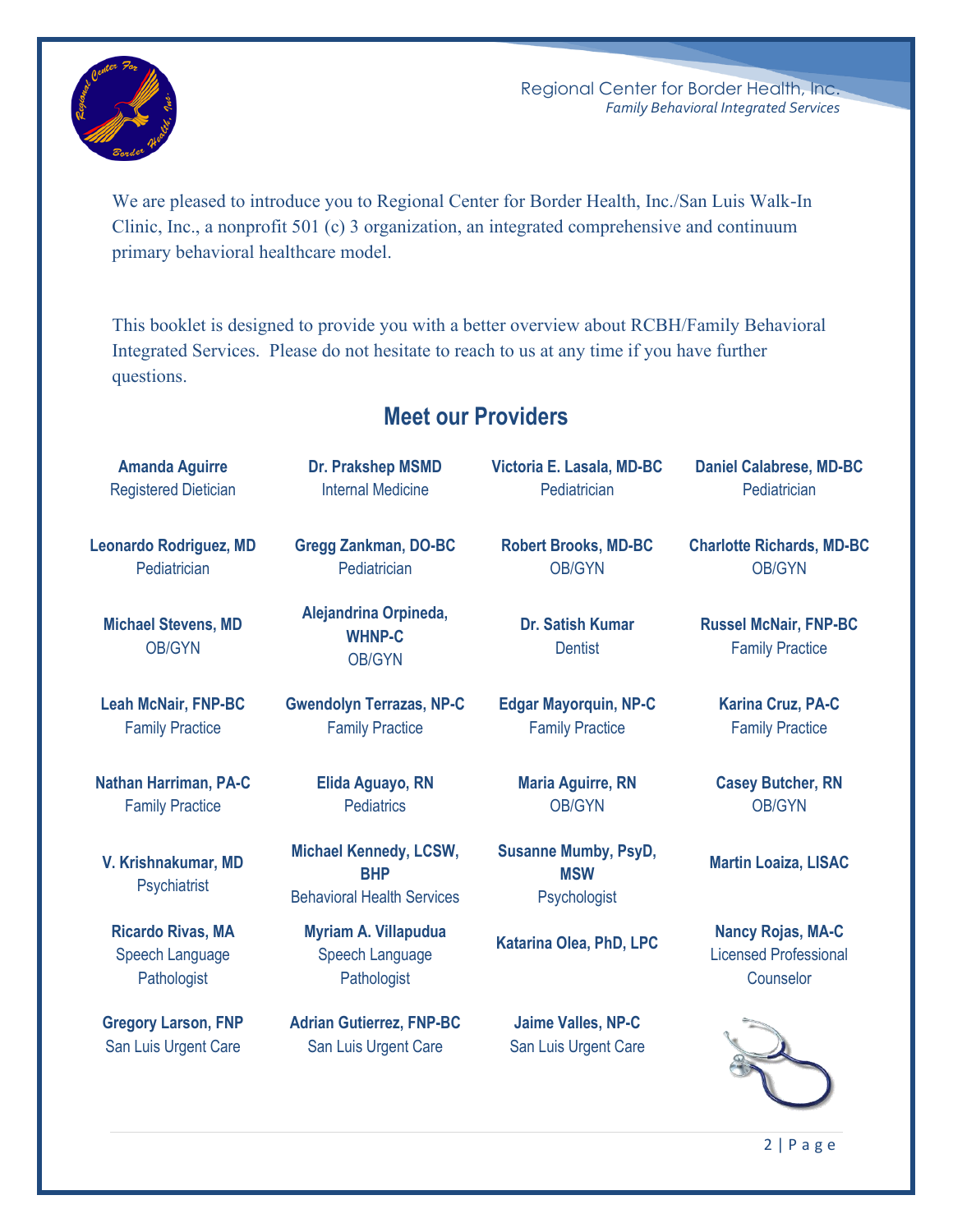



|    |                                                          | Page           |
|----|----------------------------------------------------------|----------------|
| 1. | Welcome                                                  |                |
|    | Mission<br>a.                                            | 4              |
|    | Vision<br>$\mathbf{b}$ .                                 | 4              |
|    | <b>RCBH History</b><br>C <sub>1</sub>                    | $\overline{4}$ |
|    | <b>Service Locations</b><br>$d_{\cdot}$                  | 5              |
|    | Hours of Operation<br>e.                                 | 5              |
| 2. | <b>Enrollment Process</b>                                |                |
|    | <b>Services</b><br>a.                                    | 6              |
|    | <b>Cost of Services</b><br>$\mathbf{b}$ .                | 6              |
|    | c. Fee / Refund                                          | $\overline{7}$ |
| 3. | Court/ Probation Ordered                                 |                |
|    | <b>Services</b><br>a.                                    | 7              |
|    | Reports<br>$\mathbf{b}$ .                                | $\overline{7}$ |
| 4. | <b>General Rules</b>                                     |                |
|    | <b>Client Responsibilities</b><br>a.                     | 8              |
|    | <b>Client Expectations</b><br>$\mathbf{b}$ .             | 8              |
|    | <b>Discontinuation of Services</b><br>C <sub>1</sub>     | 8              |
| 5. | <b>Client Rights</b>                                     |                |
|    | <b>Client Rights and Discrimination Prohibited</b><br>a. | 9              |
|    | b. Confidentiality                                       | 13             |
|    | c. Consent of Treatment                                  | 14             |
|    | d. Compliance Grievance and Appeal                       | 15             |
| 6. | <b>Community Resources</b>                               |                |
|    | <b>Telephone Numbers and Locations</b><br>a.             | 17             |
|    | (Follow up Instruction)                                  |                |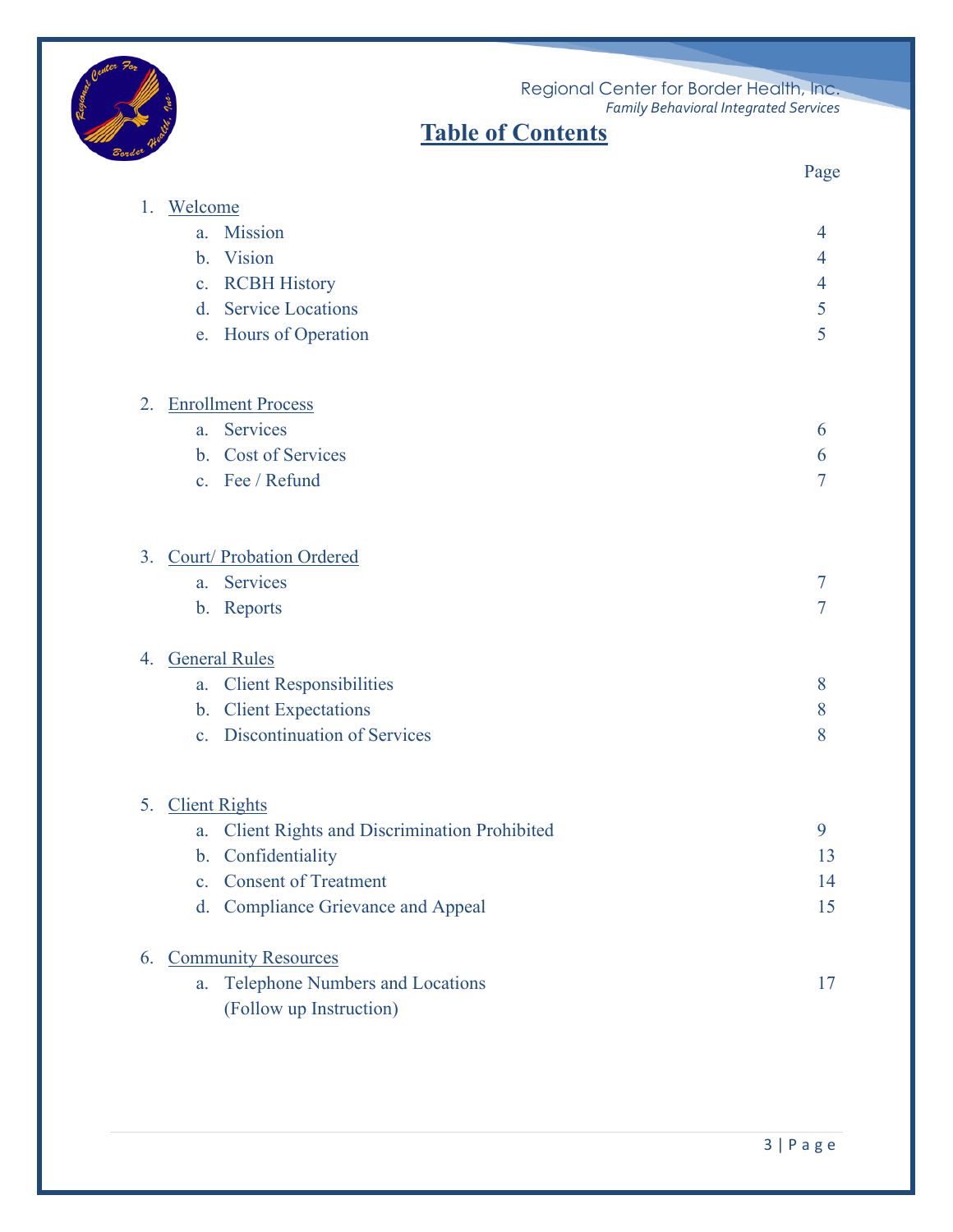

We are pleased you have chosen San Luis Walk-In Clinic, Inc. / Family Behavioral Integrated Services as your provider for Behavioral Health Services, a family-centered approach to treatment. SLWIC is proud to serve children, youth and adults. Primary care settings have become a gateway for many individuals with behavioral health and primary care needs. To address these needs, many primary care providers are integrating behavioral health care services into their setting. Models have emerged that include the use of care managers, behavioral health consultants, behaviorists, or consultation models. (SAMHSA, 2015)

### **Mission Statement**

Committed to improving the quality of life of the residents along the U.S.-Mexico Border by increasing accessibility to quality training and affordable healthcare.

### **Vision Statement**

Access to quality healthcare and training opportunities for rural and border communities.

### **RCBH History**

SLWIC/Family Behavioral Integrated Services is a division of the Regional Center for Border Health, Inc. (RCBH) a 501 (c) 3 nonprofit organization founded in 1986, formerly known as Western Arizona Health Education Center (WAHEC).

In addition to Behavioral Health, RCBH is composed of a wide range departments including: Rural Health Clinic, College of Health Careers, CAPAZ-MEX, and Somerton Main Street-Café. Moreover, RCBH programs include: WAHEC & Binational Council of Health and Environment.

Furthermore, outreach program such as: Nuestros Niños Youth Summer Program, Well Woman Healthcheck, Asthma Camp, Medical Mobile Clinic, Family Care Coordinators & Support Groups. Offices extensions are located in Yuma, Somerton, San Luis, Lake Havasu & Parker. RCBH is proud to serve Mohave, La Paz & Yuma Counties.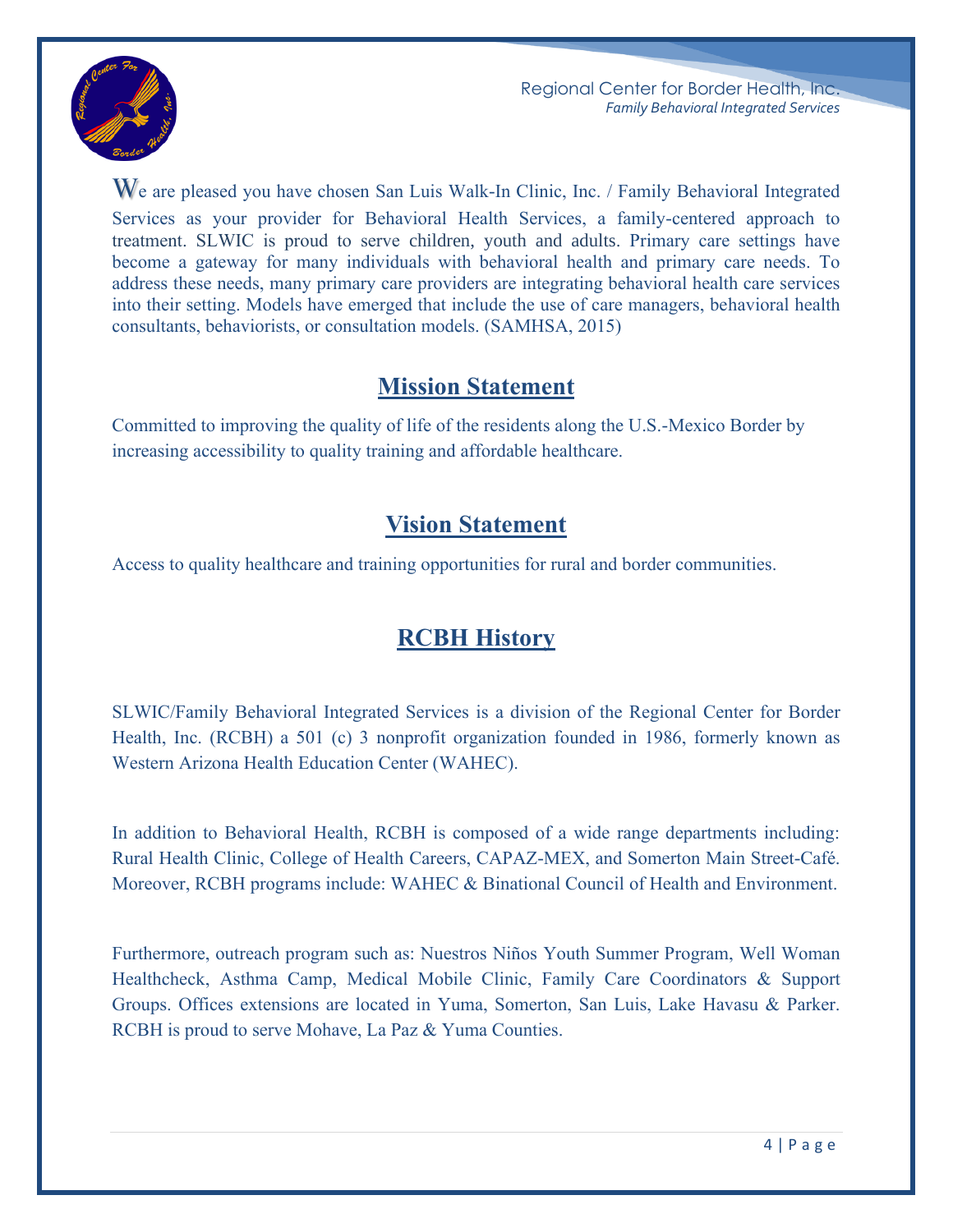

#### **Service Locations**

**SOMERTON, ARIZONA**

**San Luis Walk-In Clinic, Inc. / Family Behavioral Integrated Services**

214 W. Main Street P.O. Box 617 **Somerton, AZ 85350 Phone:** (928) 627-1120 **Fax:** (928) 627-8315

950 E. Main Street P. O. Box 617 **Somerton, AZ 85350 Phone:** (928) 236-8001 **Fax:** (928) 627-5109

Hours of Operation: 8:00am – 6:00pm





#### **SAN LUIS, ARIZONA**

**San Luis Walk-In Clinic, Inc. / Family Behavioral Integrated Services**

1896 E. Babbitt Lane P.O. Box 1669 **San Luis, AZ 85349 Phone:** (928) 722-6112 **Fax:** (928) 722-6113

Hours of Operation 8:00am -6:00pm

### **SOMERTON, ARIZONA**

**Family Behavioral Integrated Services**

1130 E. Main Street **Somerton, AZ 85350 Phone:** (928) 627-2017 **Fax:** (928) 627-2168

Hours of Operation 8:00am -6:00pm



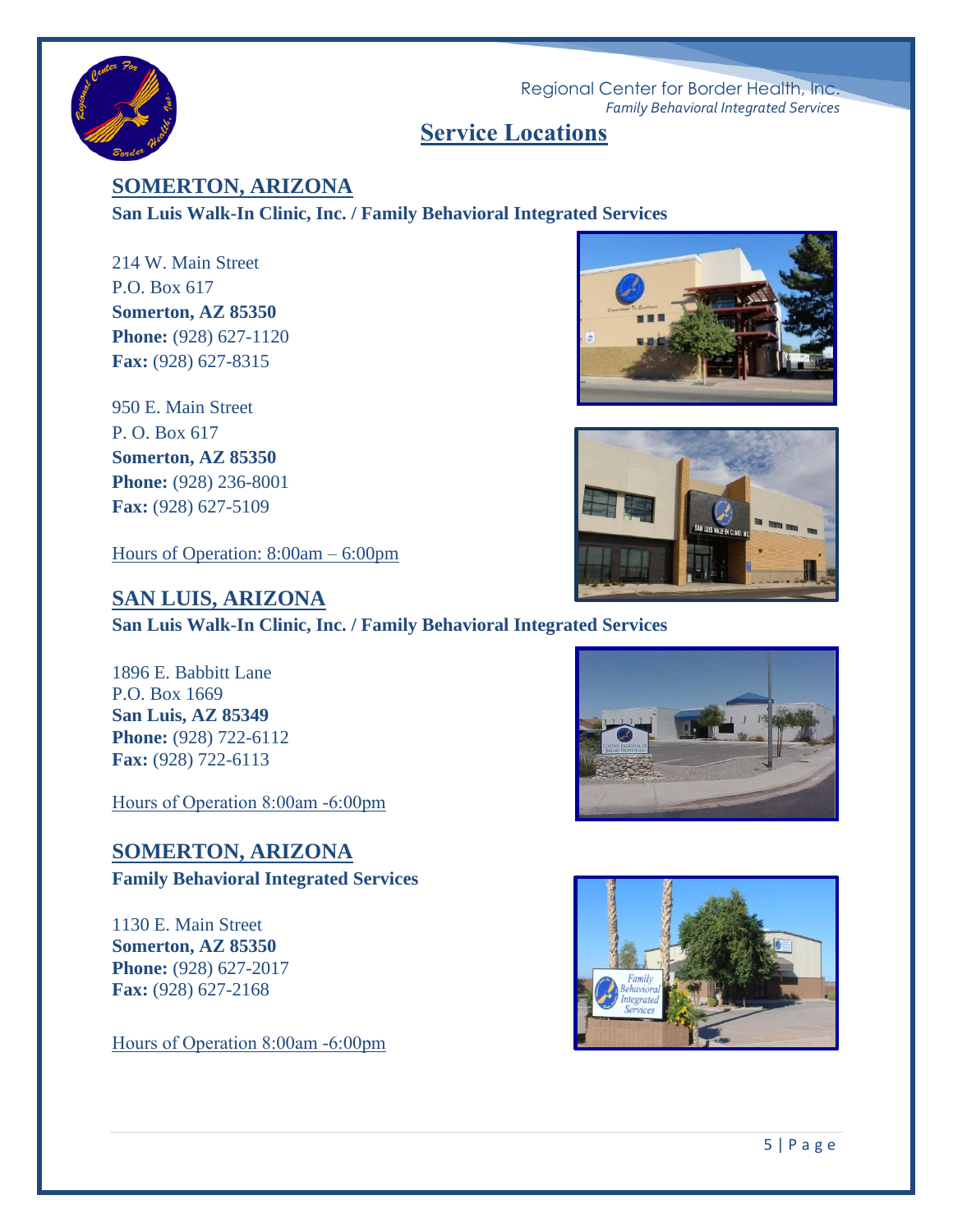

### **ENROLLMENT PROCESS**

#### **INTAKE**

- Please bring photo ID Children:
- Social Security Card Birth Certificate
- Current Insurance Card ( If Necessary) Guardianship paperwork
- Referral (If Necessary)
- Court / Probation paperwork (If Necessary)

- 
- 

### **Services**

- Substance Abuse Evaluation and Treatment
- Behavioral Health Evaluation and Treatment
- Family & Individual Therapy including Anger Management
- Psychiatric Health and Medication Management
- Family Support Services (case management, family, peer and direct support)
- DUI Screening, Treatment and Education Services
- Misdemeanor Domestic Violence Services
- Group Support Counseling Sessions
- Adult, Youth & Children Services

### **Cost of Services**

Upon intake, a client financial situation is assessed to determine any possible available funding sources. However Individuals receiving services at SLWIC/Family Behavioral Integrated Services are expected to pay all insurance co-payments and deductibles at the time services are rendered. Clients who have no insurance are required to pay 100% for services rendered at each visit unless prior arrangements are made. Those individuals who have insurance that pays the insured directly are responsible for the entire fee at the time services are rendered.

SLWIC is currently approved contracted with:

- 
- AHCCCS United Health Care Community Health Plan
- Mercy Care TRICARE
- 
- Medicare University of Arizona Family Care
- 
- 
- CIGNA Health Net
- 
- AETNA Arizona Foundation
	-
- BCBS Humana
- Arizona Complete Health

Patients not eligible for sliding fee, AHCCCS or private insurance, can apply for CAPAZ Medical Discount Network (please ask any RCBH representative).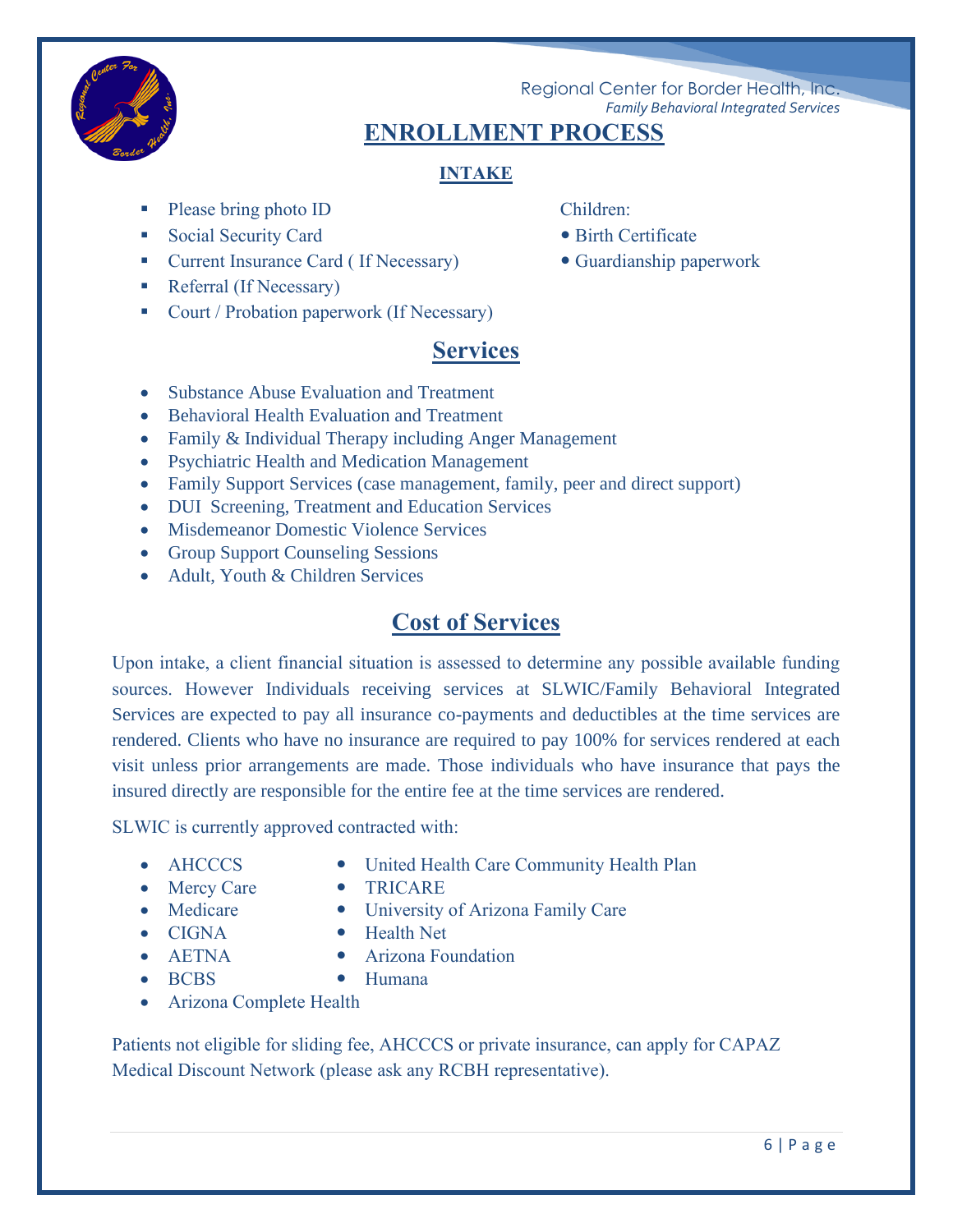

### **FEE/REFUND**

Client has a right to a refund if they didn't attend a service they had paid for in advance or if insurance pays for services you have already paid for.

### **Court Mandate Programs / FFS (Fee for Service)**

AHCCCS does not cover "Court mandated" services such as DUI's, and/or Domestic Violence Treatment.

- **F** Intake/Assessment \$80.00
- **T** Individual: \$35.00
- Substance Abuse Evaluation: \$80.00
- DUI Education Level II (16 Hrs.): \$35.00 per session
- DUI Treatment Level I (20 Hrs.): \$25.00 per session
- Substance Abuse Group: \$25.00 per session
- Domestic Violence Group: \$25.00 per session

RCBH is a state licensed programs approved by the Arizona Department of Health Services (ADHS), Arizona Department of Transportation (MVD), & Medical Health Plans.



## **COURT / PROBATION Ordered Programs**

SLWIC/Family Behavioral Integrated Services reports to court/probation on the following occasions:

- Intake process
- Monthly reports
- Not participating in groups
- Not reporting to RCBH within the timeframe outlined by the court
- **EXECUTE:** Arriving late or not showing (no admittance beyond 15 minutes from the start time)
- Verbal or physical treat to staff or other clients
- **EXECUTE:** Arrive to RCBH premises under the influence of AOD (Alcohol or other Drugs)
- $\blacksquare$  Irregular attendance (more than 4 absences the case will be close)
- Not meeting financial obligations

If the client fails to meet the above criteria, the case will be close and a termination letter will be sent to the referral source.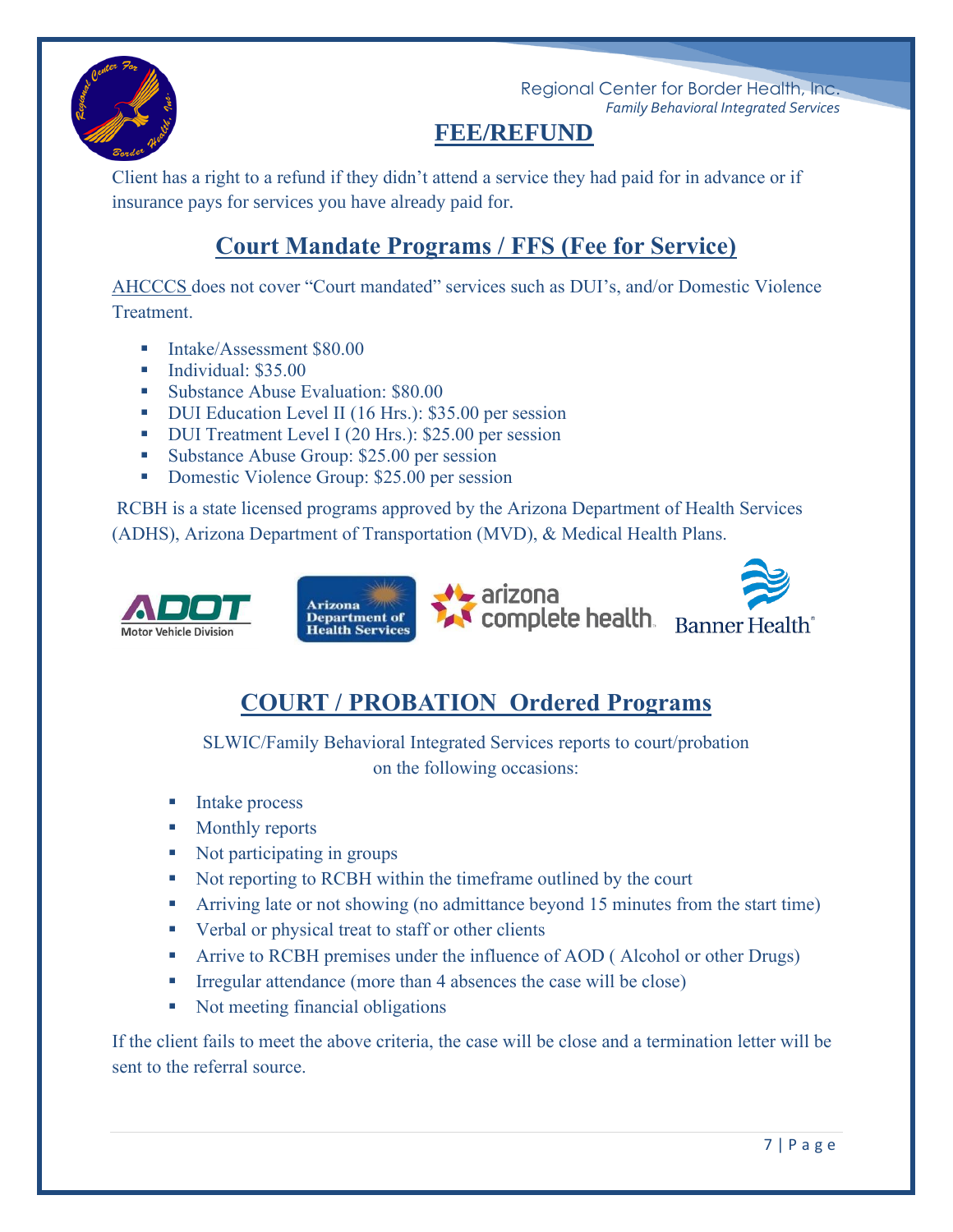

### **SLWIC / Family Behavioral Integrated Services Policies**

NO ALCOHOL, DRUGS or WEAPONS are allowed on RCBH premises at any time, or participating in services under the influence of alcohol & drugs.

### **Client Responsibilities**

- No Cellphones allowed during sessions
- Participation in groups
- No Food/Drink allowed (except water)
- Must arrive on time, if 15 minutes late, will need to reschedule the appointment
- The client is responsible to maintain all receipts as proof of payment
- Cancel 24 hours in advance

## **General Rules**

#### SLWIC/Family Behavioral Integrated Services EXPECTATIONS

- Do not leave children unattended; arrive 15 minutes before the end of the session.
- SLWIC/Family Behavioral Integrated Services does not tolerate the possession of weapons, illicit drugs or alcohol.
- Do not bring relatives or friends that are involved in the treatment.
- Clients are expected to treat themselves, their fellow clients and the staff with respect. Verbal and physical abuse of other clients and staff members can result in immediate discharge and police involvement.
- There is no smoking in SLWIC/Family Behavioral Integrated Services facilities. Smoking outside must be 20 ft. from the entrance.
- The staff is not allow to receive gifts or exchange items; to avoid any possible conflict of interest or dual relationship.
- Everyone must wear shoes and shirts in the office.
- No pets are allowed in SLWIC/Family Behavioral Integrated Services facilities except for medical reasons.
- Clients are not allowed to loiter in SLWIC/Family Behavioral Integrated Services premises or on the streets near the building or surrounding property within a block of the clinic.
- Clients must keep all appointments with SLWIC/Family Behavioral Integrated Services counseling staff.
- Clients are required to pay client fees on their scheduled day.
- Clients are expected to keep their AHCCCS eligibility current at all times.
- Constant cancellations and or no show will result on termination of services.

Discontinuation of Services-Clients have the right to refuse or discontinue any service or procedure. In the event that treatment has been court ordered, that there may be legal consequences from failure to follow the court ordered treatment.

Discrimination and Harassment-Discriminatory/harassing comments will not be tolerated. Jokes or negative comments will be confronted when made about race, gender, disability, ethnicity or sexual preference. Please note that this is whether directed at a specific individual or made as a general comment. Such statements create a hostile environment and could jeopardize the client's future participation in services.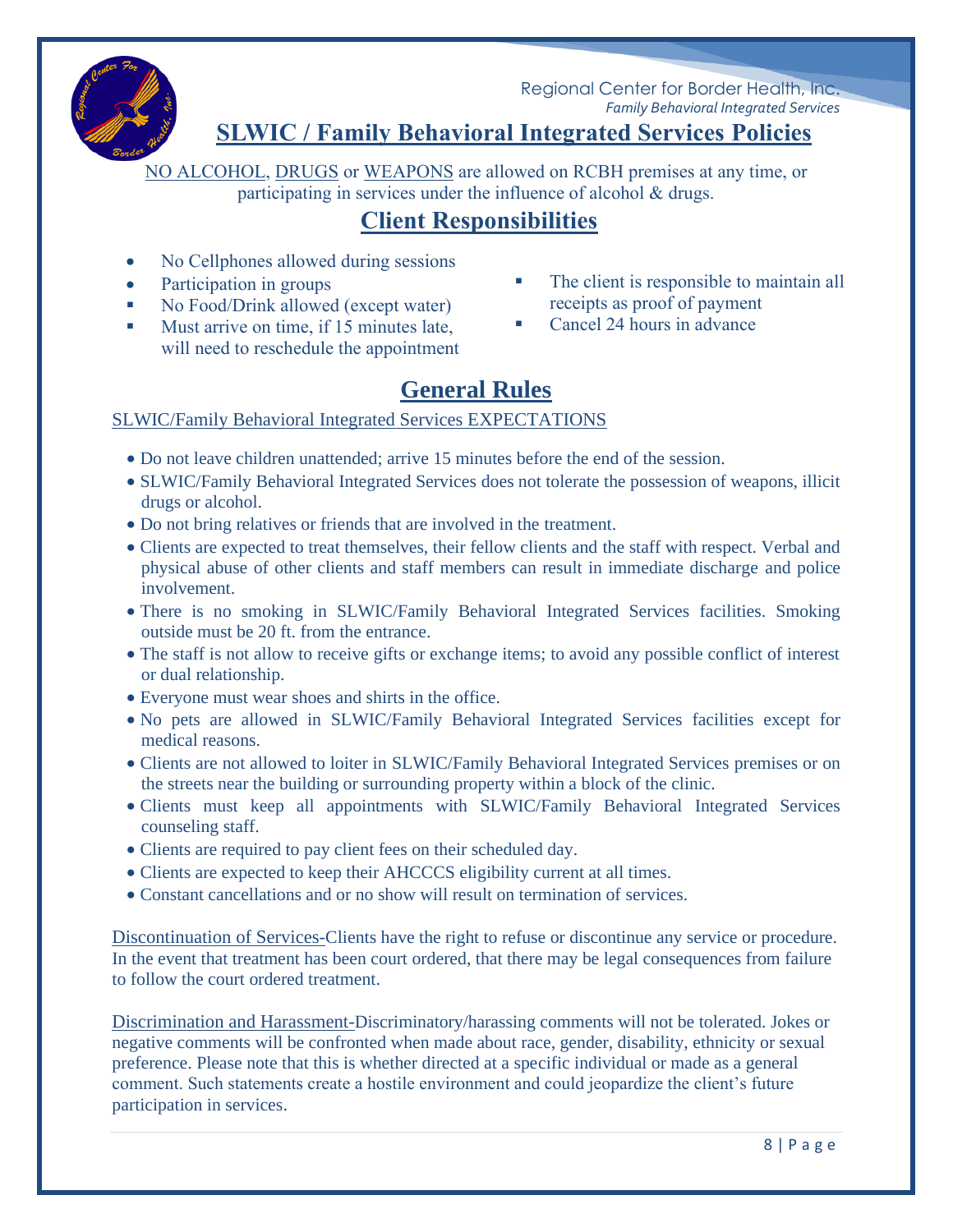

### **RIGHTS OF THE PERSONS SERVED**

#### **CLIENT RIGHTS AND DISCRIMINATION PROHIBITED**

Regional Center for Border Health, Inc. recognizes the existence of a reciprocal relationship between the company and the client based on the principle that the company will protect fundamental constitutional and statutory rights of each client, and clients will be expected to take responsibility for their behavior. The company demonstrates in RCBH clinical records, code of ethics, and other practices RCBH adherence to all applicable federal and state/provincial laws regarding client's rights.

#### **RCBH will ensure that:**

- 1. At the time of admission, a client and, if applicable, the client's guardian, receive a written list and verbal explanation of:
	- a. The client rights;
	- b. If the client is an individual who is enrolled by ADHS as an individual who is seriously mentally ill, the rights contained in R9-10-1008;
- 2. A client or, if applicable, the client's guardian acknowledges, in writing, receipt of the written list and verbal explanation.
- 3. A client who does not speak English or who has a physical or other disability is assisted in becoming aware of client rights. Interpreter & Sign Language services are available upon request.
- 4. A client is afforded the rights listed in A.R.S. 36-504 through 36-514 and in subsection  $(C).$

#### **A client has the following rights:**

- 1. To be treated with dignity, respect, and consideration;
- 2. Not to be discriminated against based on race, national origin, religion, gender, sexual orientation, age, disability, marital status, diagnosis, or source of payment; American Indian clients will not be discriminated against and will receive service regardless of whether they are TRBHA clients;
- 3. To receive treatment that:
	- a. Supports and respects the client's individuality, choices, strengths, and abilities;
	- b. Supports the client's personal liberty and only restricts the client's personal liberty according to a court order; by the client's consent; or as permitted in this Chapter; and
	- c. Is provided in the least restrictive environment that meets the client's treatment needs;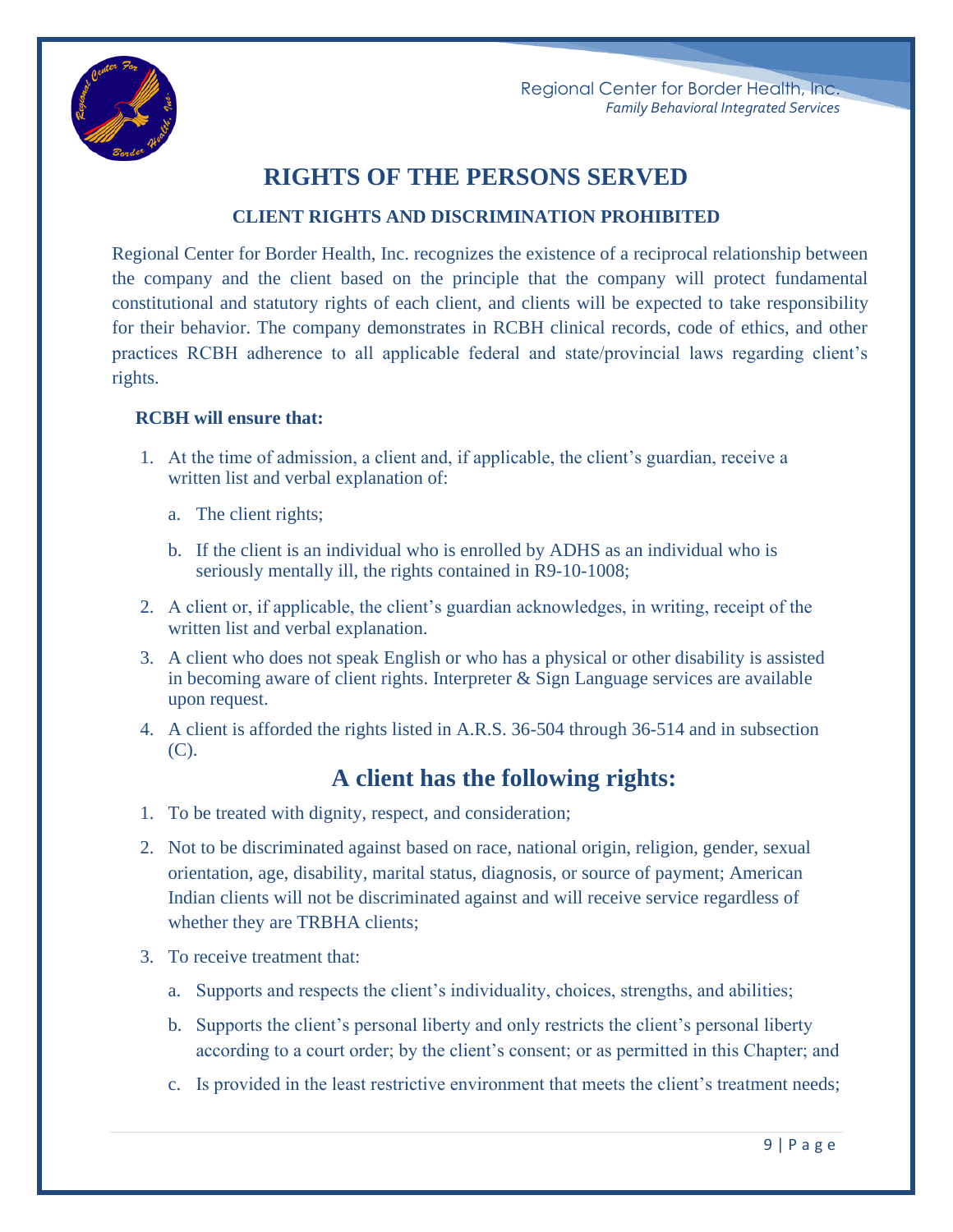

- 4. Not to be prevented or impeded from exercising the client's civil rights unless the client has been adjudicated incompetent or a court of competent jurisdiction has found that the client is unable to exercise a specific right or category of rights;
- 5. To submit grievances to agency staff members and complaints to outside entities and other individuals without constraint or retaliation;
- 6. To have grievances considered by a licensee in a fair, timely, and impartial manner;
- 7. To seek, speak to, and be assisted by legal counsel of the client's choice, at the client's expense;
- 8. To receive assistance from a family member, designated representative, or other individual in understanding, protecting, or exercising the client's rights;
- 9. If enrolled by ADHS as an individual who is seriously mentally ill, to receive assistance from human rights advocates provided by ADHS or ADHS designee in understanding, protecting, or exercising the client's rights;
- 10. To have the client's information and records kept confidential and released only as permitted under R9-10-1008;
- 11. To privacy in correspondence, communication, visitation, financial affairs, and personal hygiene, except as required for treatment;
- 12. To privacy in treatment, including the right not to be fingerprinted, photographed, or recorded without consent, except:
	- a. For photographing for identification and administrative purposes, as provided by A.R.S. § 36-507(2);
	- b. For a client receiving treatment according to A.R.S. Title 36, Chapter 37; or
	- c. For temporary video recording used for security purposes;
- 13. To review, upon written request, the client's own record during the agency's hours of operation or at a time agreed upon by the clinical director, except as described in A.R.S. § 12-2293, 12-2294, and 12-2294,01;
- 14. To review the following at the agency or at ADHS:
	- a. This Chapter, R9-10-1008;
	- b. The report of the most recent inspection of the premises conducted by ADHS;
	- c. A plan of correction in effect as required by ADHS;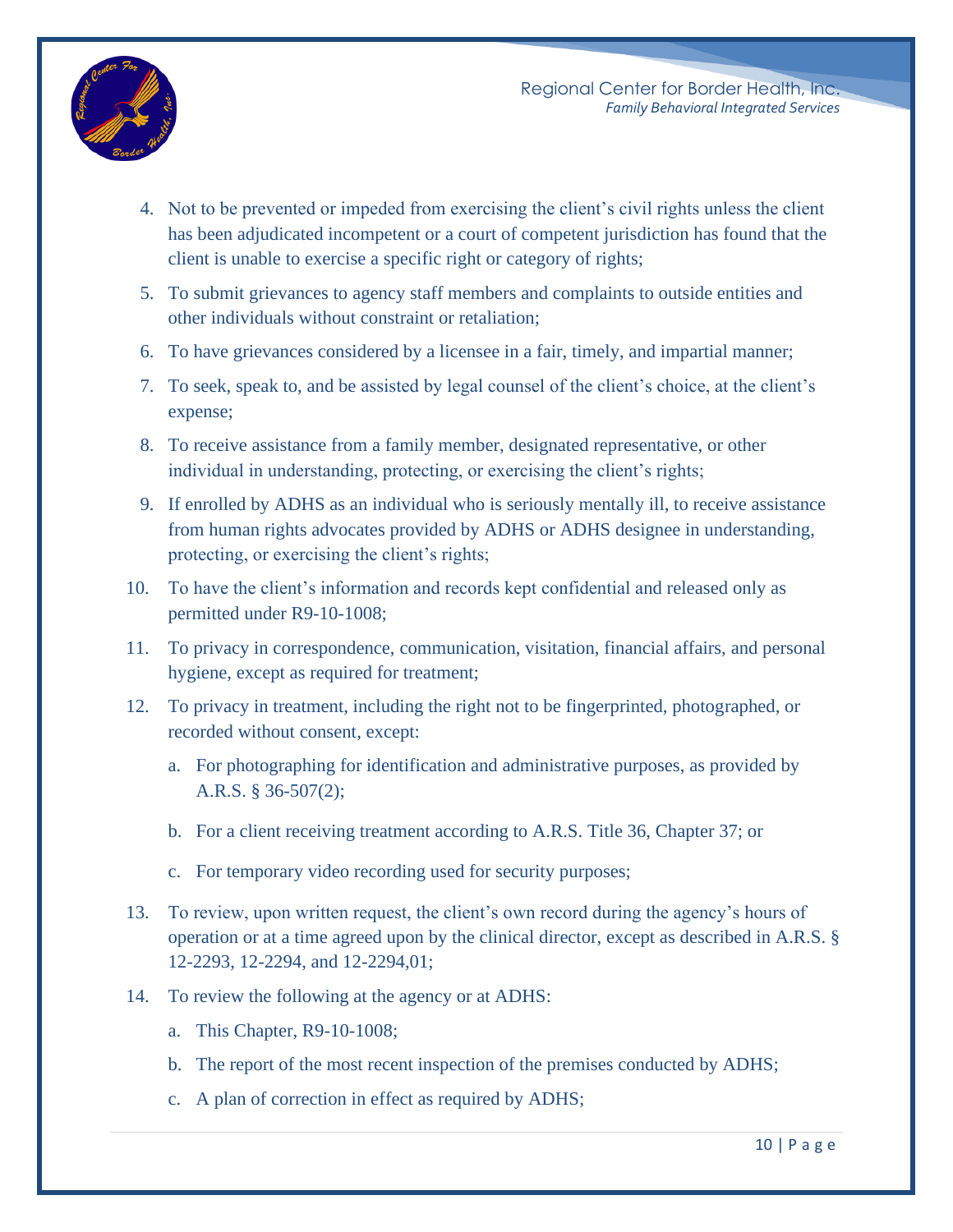

- d. If the licensee has submitted a report of inspection by a nationally recognized accreditation agency in lieu of having an inspection conducted by ADHS, the most recent report of inspection conducted by the nationally recognized accreditation agency; and
- e. If the licensee has submitted a report of inspection by a nationally recognized accreditation agency in lieu of having an inspection conducted by ADHS, a plan of correction in effect as required by the nationally recognized accreditation agency;
- 15. To be informed of all fees that the client is required to pay and of the agency's refund policies and procedures before receiving a behavioral health service, except for a crisis service;
- 16. To consent to treatment after receiving a verbal explanation of the client's condition and the proposed treatment, including the intended outcome, the nature of the proposed treatment, any procedures involved in the proposed treatment, any risks or side effects from the proposed treatment, and any alternatives to the proposed treatment;
- 17. To be offered or referred for the treatment specified in the client's treatment plan;
- 18. To receive a referral to another agency if the agency is unable to provide a behavioral health service that the client requests or that is indicated in the client's treatment plan;
- 19. To express his or her preferences regarding choice of assigned clinician or other service provider;
- 20. To refuse treatment or withdraw consent to treatment unless such treatment is ordered by a court or is necessary to save the client's life or physical health;
- 21. To be free from:
	- a. Physical abuse, sexual abuse, harassment and physical punishment;
	- b. Psychological abuse, including humiliating, threatening and exploiting actions;
	- c. Neglect;
	- d. Exploitation;
	- e. Coercion;
	- f. Manipulation;
	- g. Retaliation for submitting a complaint to the Department or another entity;
	- h. Discharge or transfer, or threat of discharge or transfer, for reasons unrelated to the client's treatment needs;
	- i. Treatment that involves the denial of: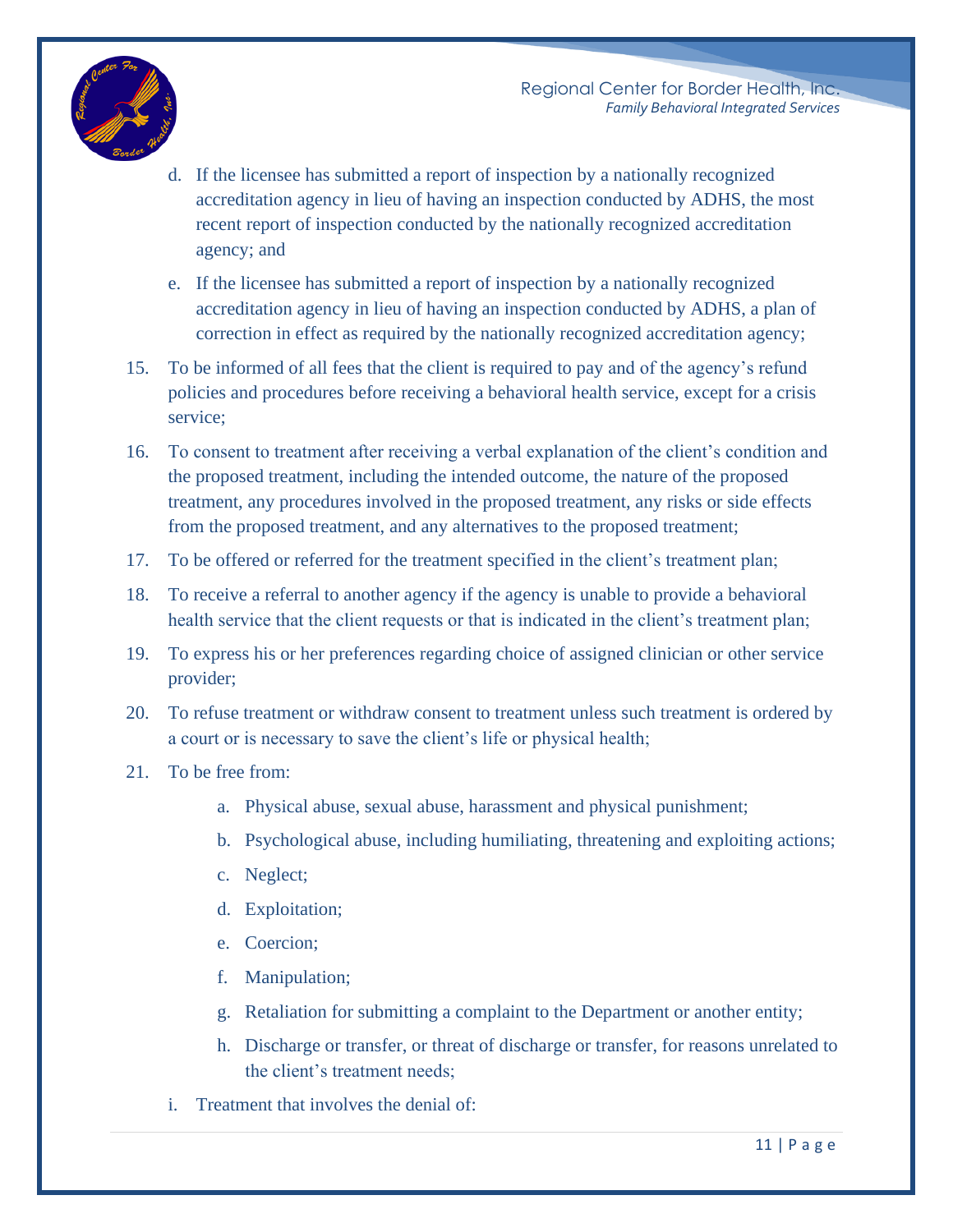

- I. Food,
- II. The opportunity to sleep, or
- III. The opportunity to use the toilet; and
- IV. Restraint or seclusion, of any form, used as a means of coercion, discipline, convenience, or retaliation;
- 22. To participate or, if applicable, to have the client's parent, guardian, custodian or agent participate in treatment decisions and in the development and periodic review and revision of the client's written treatment plan. The client is provided with information pertaining to immediate, pending, and potential future treatment needs. Information is offered that is clear and understandable, with risks identified when applicable;
- 23. To control the client's own finances except when:
	- a. The client is under guardianship or conservatorship or has a representative payee; or
	- b. Otherwise ordered by a court of competent jurisdiction;
- 24. To participate or refuse to participate in religious activities;
- 25. To refuse to perform labor for an agency, except for housekeeping activities and activities to maintain health and personal hygiene;
- 26. To be compensated according to state and federal law for labor that primarily benefits the agency and that is not part of the client's treatment plan;
- 27. To participate or refuse to participate in research or experimental treatment;
- 28. To consent in writing, refuse to consent, or withdraw written consent to participate in research or treatment that is not a professionally recognized treatment;
- 29. To refuse to acknowledge gratitude to the agency through written statements, other media, or speaking engagements at public gatherings;
- 30. To receive behavioral health services in a smoke-free facility, although smoking may be permitted outside the facility, according to the agency's policies and procedures.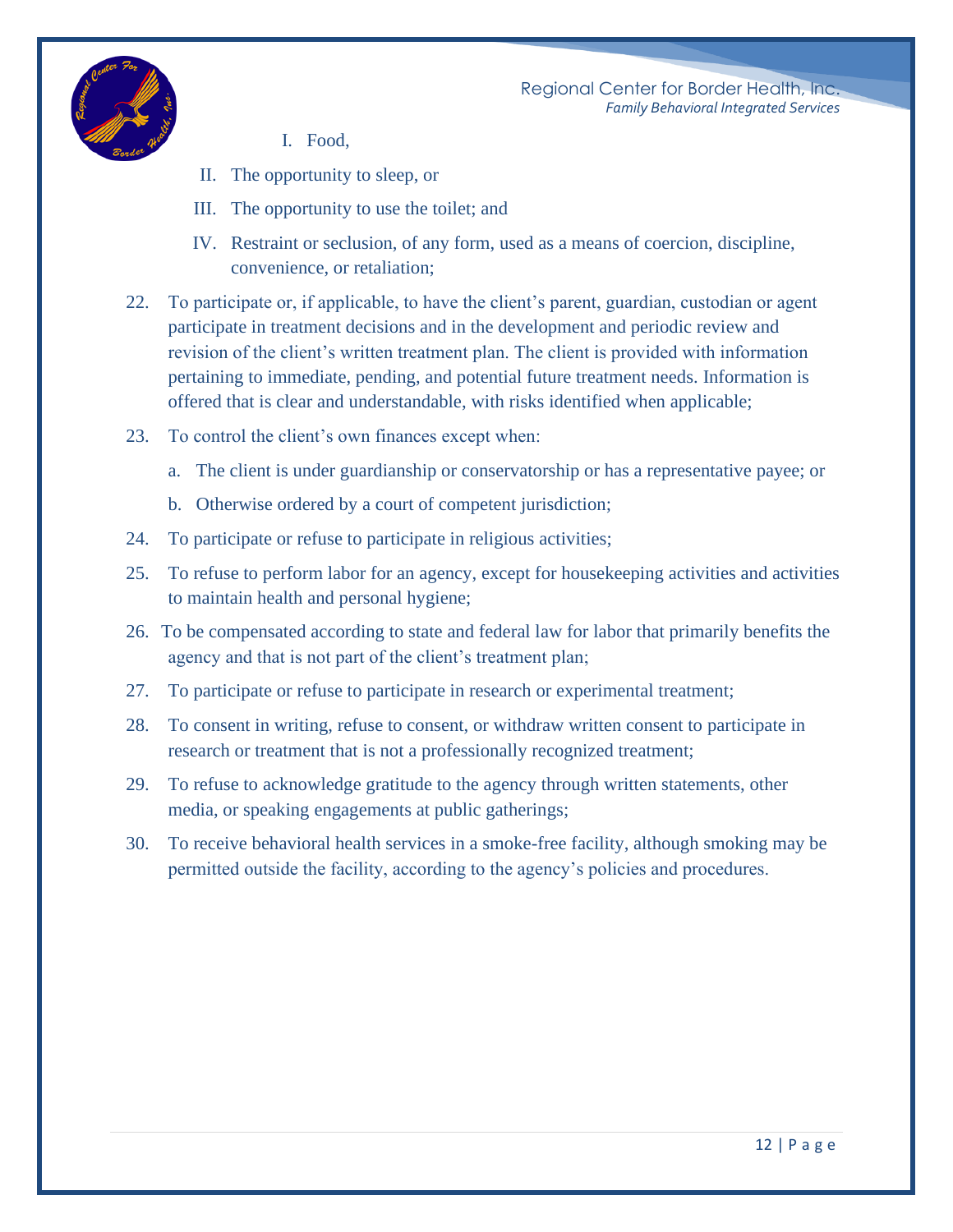



**Confidentiality**

The confidentiality of alcohol and drug abuse records maintained by RCBH/Family Behavioral Integrated Services is protected by Federal laws and regulations. Generally the program may not say to a person outside the program that a client attends the program or disclose any information identifying a client as an alcohol or drug abuser **unless**:

- 1. The client consents in writing.
- 2. The disclosure is mandated by a court order.
- 3. The disclosure is made to medical personnel in a medical emergency or to qualified personnel for audit or program evaluation.
- 4. The disclosure is made to report suspected child, incapacitated/vulnerable adult or elder abuse or neglect as required by State law to State authorities.
- 5. The disclosure is made to protect the client or others from serious bodily harm. The program may be required to take protective actions which may include notifying others, including law enforcement, or seeking appropriate hospitalization.
- 6. The disclosure is made pursuant to a crime committed by a client either at the program or against any person who works for the program or about any threat to commit such a crime.

Violation of Federal laws and regulations by a program is a crime. Suspected violations may be reported to the appropriate authorities in accordance with Federal regulations. (See 42 U.S.C. 290dd-3 and 42 U.S.C. 290ee-3 for Federal laws and 42CFR part 2 for Federal regulations).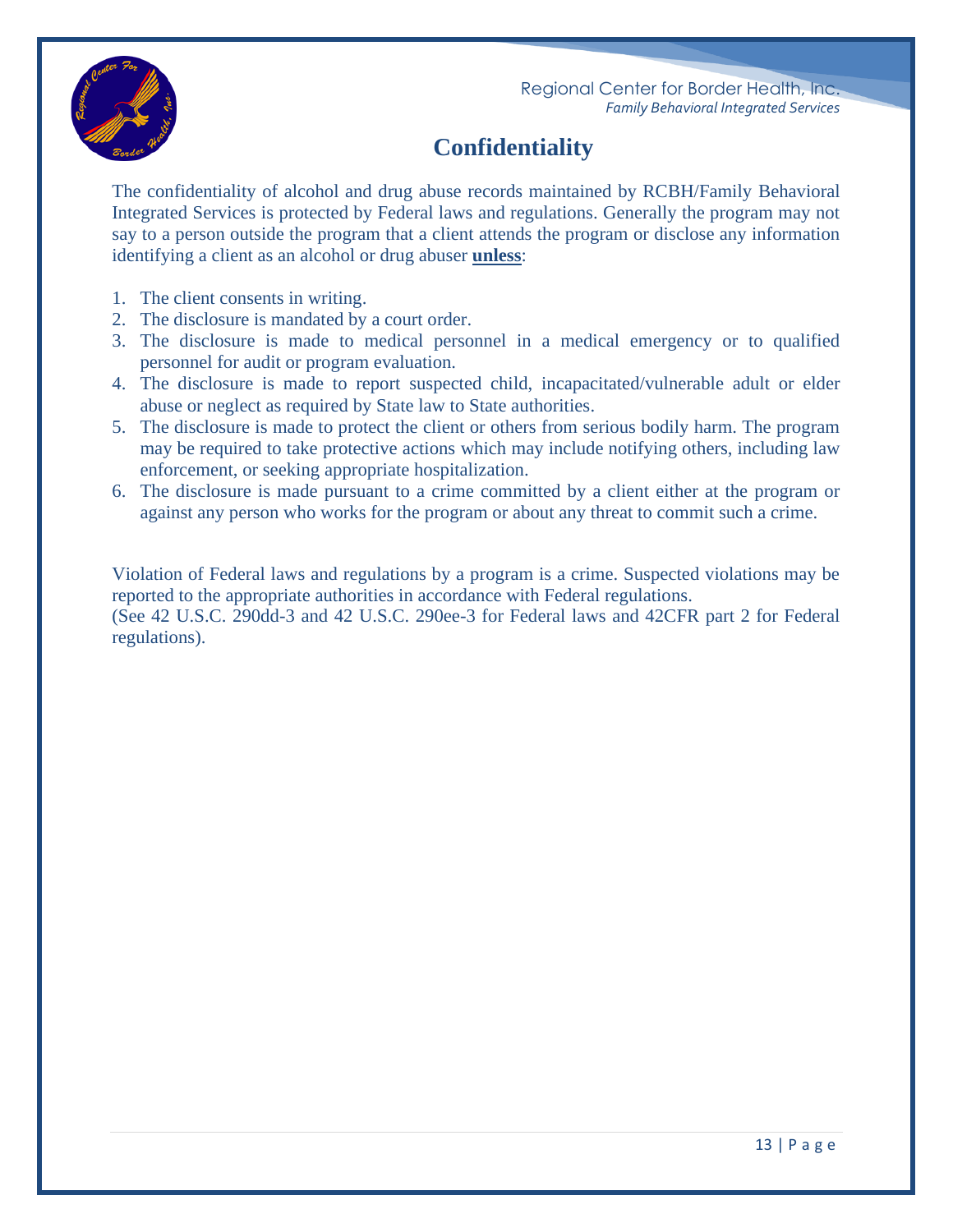

#### Regional Center for Border Health, Inc. *Family Behavioral Integrated Services* **INFORMED CONSENT TO TREATMENT**

Regional Center for Border Health, Inc. will participate in the ADHS policies regarding General and Informed Consent. Regional Center for Border Health will apprise clients seeking behavioral health treatment services of all necessary information pertaining to their treatment. Voluntary written consent for treatment will be obtained from each client and/or parent/guardian as appropriate prior to treatment.

#### Treatment Information Available to Clients

- 1. Prior to admission, the client and/or family will have the opportunity to speak with staff to learn about program hours, attendance, and participation expectations; the cost of treatment; and the treatment planning and discharge process. Written materials may also be available which describe the continuum of services, treatment philosophy, and payment options and schedules.
- 2. As part of the admission process, clients and family members are informed of their rights and responsibilities and receive a written copy of the information. A copy of client rights and responsibilities will be posted in the client lobby.

#### Obtaining Informed Consent

- 1. At the time of the first face-to-face enrollment interview, the clinician will explain to the client and/or guardian:
- a. the course and purpose of treatment;
- b. the intended outcome, nature and procedures involved in treatment;
- c. any risks and side effects of treatment including the risks of not proceeding with treatment;
- d. alternatives to treatment;
- e. that consent is voluntary and may be withheld or withdrawn at any time;
- f. that by signing the Consent to Treatment form the client gives permission for ADHS to access information and records maintained by the health plans concerning the provision of covered services.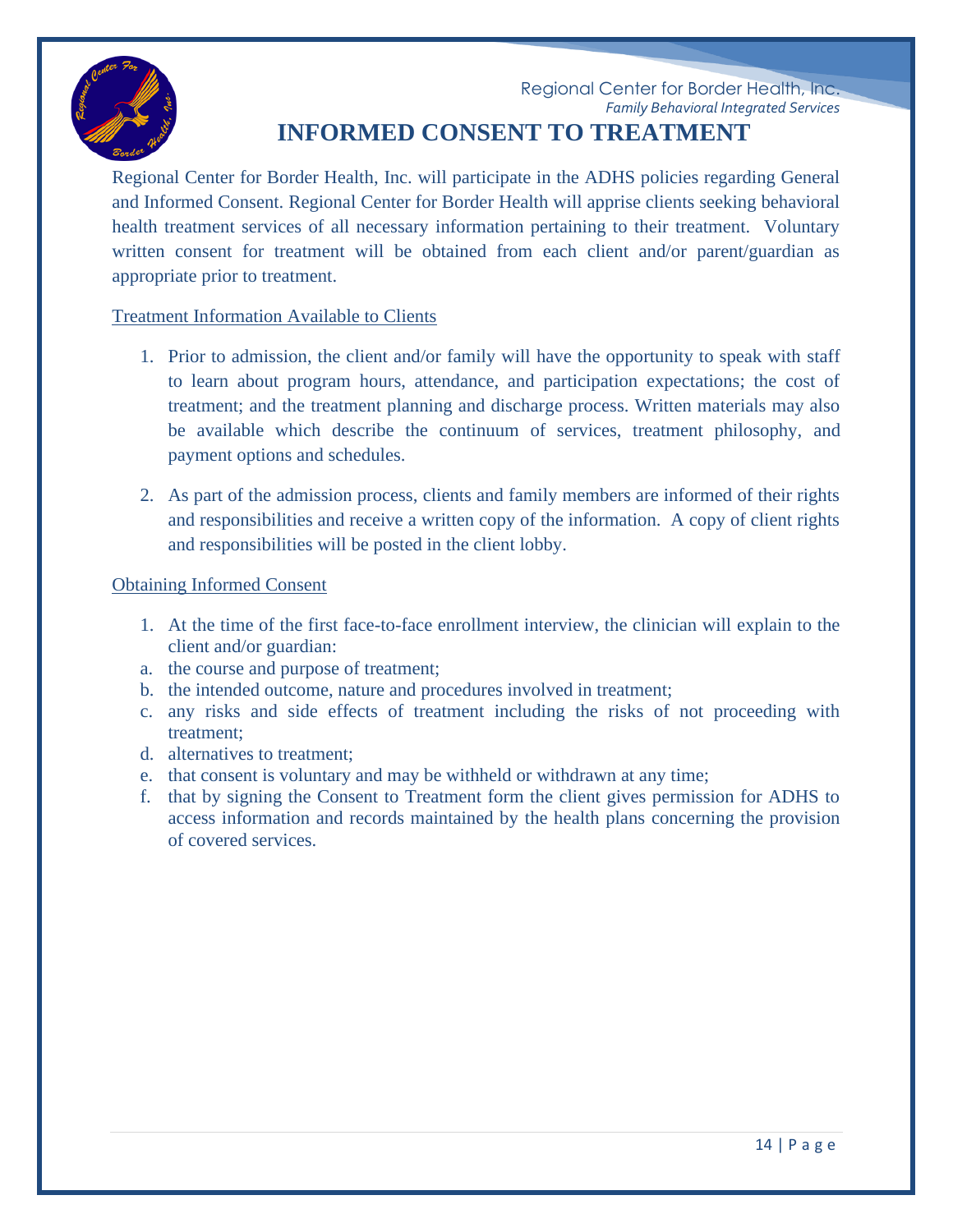

### **GRIEVANCE PROCEDURE**

The grievance procedure is intended to provide a formal mechanism for the resolution of disagreements that may arise between clients and staff, and to assure that any client with a legitimate grievance is given the opportunity for redress. The grievance procedure is divided into two sections. The first deals with the grievance in general, and the second concerns involuntary termination.

#### General Grievance Procedure:

- 1. It is the best interest of the client and the staff of the program that grievances be resolved informally whenever possible. The first step in the grievance procedure will be the written presentation of the grievance to your counselor or case manager.
- 2. If the grievance is not resolved satisfactorily on an informal level, you should inform your counselor that you wish to initiate a formal grievance hearing. This hearing will involve a meeting with the Program Director or his/her designee to explain your grievance. The hearing will occur as soon as practical.
- 3. The Program Director will provide a written response to you within 5 days of the hearing.

#### Appealing Involuntary Termination Decisions:

- 1. The client will be advised in writing of the decision to terminate treatment and the reason(s) for the decision.
- 2. In cases of involuntary termination, written notice of intent to terminate shall be given to the client at least 48 hours prior to termination unless:
	- The client's location is unknown to the program and is not discoverable through reasonable effort or if contacting the client would jeopardize client confidentiality.
	- The client's actions present a perceived danger to other clients or staff, or disrupts normal clinic functioning.
- 3. Upon request of the client, within 48 hours of his/her receipt of the written notice, an independent review will be conducted by the Program Director or Designee.
- 4. The independent review shall be conducted within 72 hours of the request for review. The review will be informal; however, the program and client shall be given the opportunity to provide documentation and witnesses in support of their respective positions.
- 5. The person conducting the independent review will render a written decision within 48 hours of the close of the review. When a client has made a written request to review the notice of intent to terminate (and within 48 hours of the receipt of the notice), termination will not begin until the review process has been completed.
- 6. Clients may file an appeal with the health plan within 10 days if they receive a notice of action terminating or suspending their services. Procedures for filing an appeal can be found in your health plan handbook as well as attached to the notice of action.
- 7. If you are diagnosed as seriously mentally ill (SMI) or are enrolled in Arizona Complete Health under Title 19 or State funding, you have additional avenues for grievance and appeal which will be explained to you by your counselor and are described in Arizona Complete Health Customer Handbook.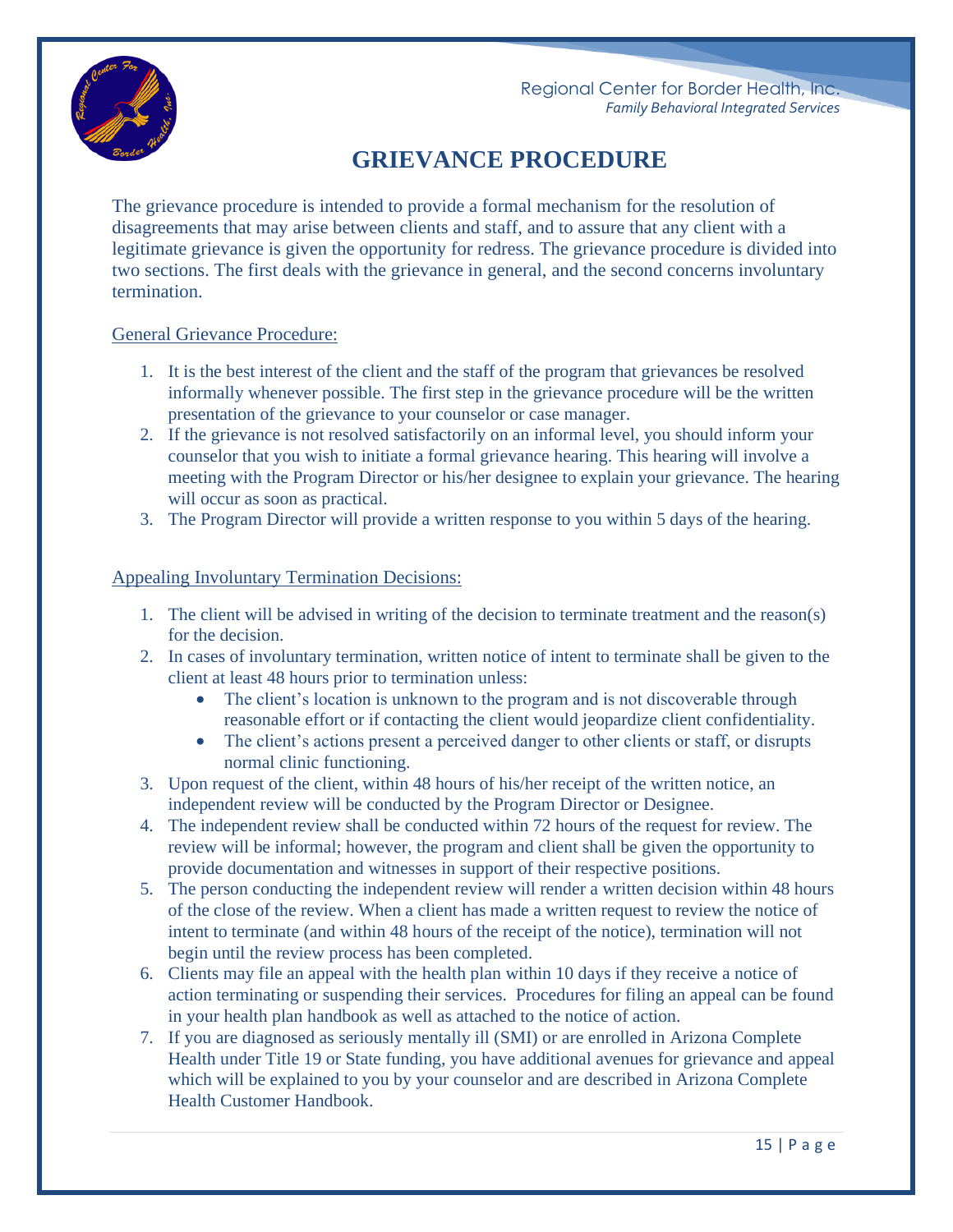

#### **Filing a Complaint with the Arizona Department of Health Services**

150 N. 18th Ave Suite 450 Phoenix, AZ 85007-3242 (602) 364-3030

#### **Filing a Complaint with Regional Center for Border Health, Inc.**

Michael G. Kennedy L.C.S.W. B.H.P, Behavioral Health Clinical Director Regional Center for Border Health, Inc. 214 W Main Street / P O Box 617 Somerton, AZ 85350 (928) 627-9222



#### **Filing a Complaint with Arizona Complete Health**

Complaints and Grievances Department Cenpatico Behavioral Health of Arizona Administration Office 333 E Westmore Road, Suite 500 Tucson, AZ 85705 (866) 495-6738

#### **Filing a Complaint with ADHS**

Arizona Department of Health Services Division of Health and Child Care Review Office of Behavioral Health Licensure 1647 East Morten, Suite 240 Phoenix, AZ 85020 (602) 674-4300

#### **Filing a Complaint with D.E.S. DCS**

D.E.S. – Department of Child Safety 224 South Third Avenue Yuma, AZ 85364 (928) 783-5970

#### **Filing a Complaint with D.E.S. APS**

D.E.S. - Adult Protective Services 230 South Third Avenue Yuma, AZ 85364 (928) 782-9255





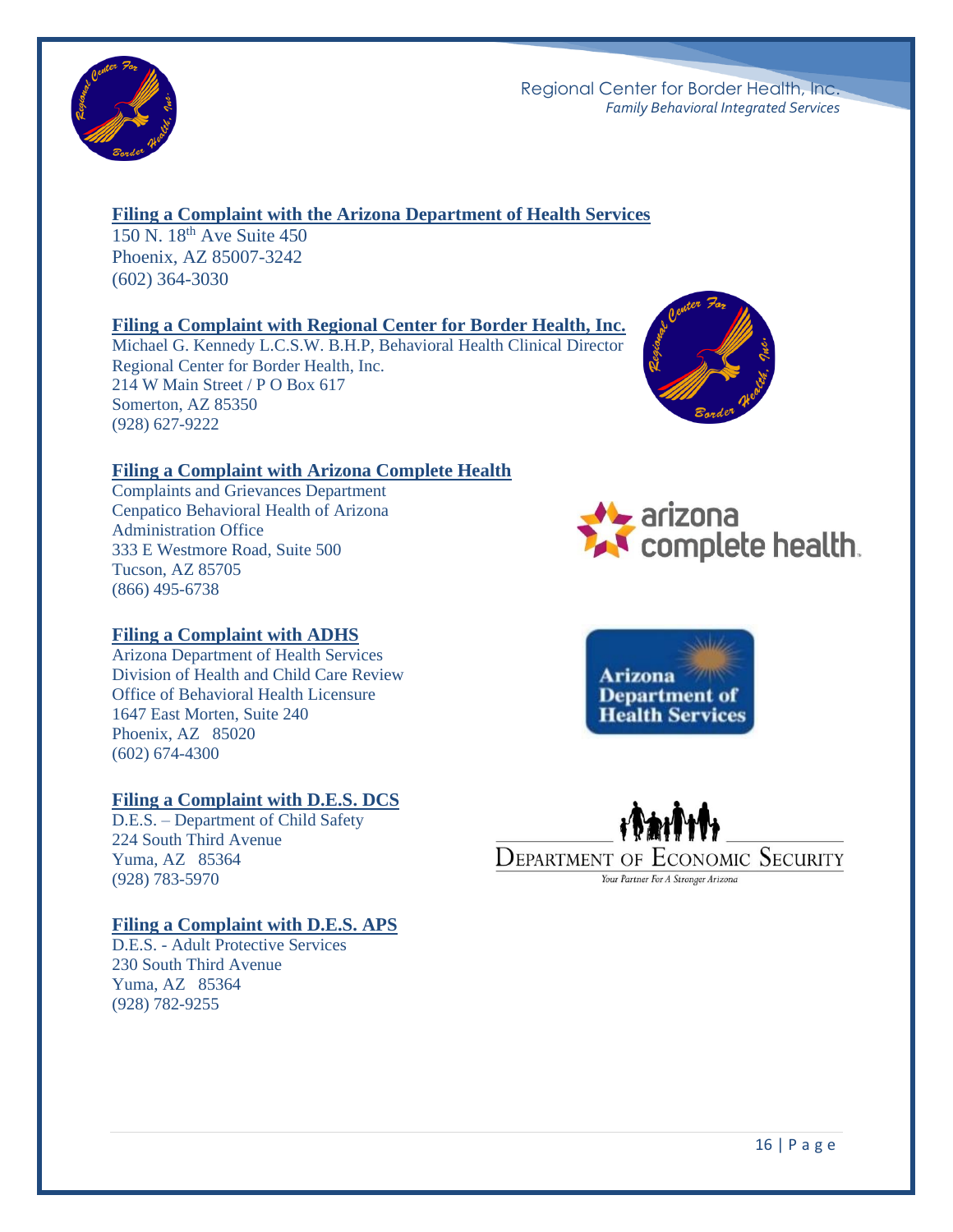

## **Telephone Numbers You Should Know**

| Emergency                                                                                    | 911                                  |
|----------------------------------------------------------------------------------------------|--------------------------------------|
| <b>Yuma County Poison Control</b>                                                            | $(928)$ 344-2000                     |
| Crisis Line – Nurse Wise                                                                     | $(866)$ 495-6735                     |
| Amberly's Place                                                                              | $(928)$ 373-0849                     |
| Cenpatico Behavioral Health of Arizona                                                       | $(866)$ 495-6738                     |
| <b>Social Security Office</b>                                                                | $(800)$ 772-1213                     |
| <b>Cross Roads Mission Shelter Hotline</b>                                                   | $(928) 783 - 9362$                   |
| <b>Community Legal Services</b>                                                              | $(928) 782 - 7511$                   |
| <b>Yuma Regional Medical Center</b><br><b>Emergency Room</b>                                 | $(928)$ 344-2000<br>$(928)$ 336-7100 |
| <b>Vocational Rehabilitation</b>                                                             | $(928)$ 247-8880                     |
| <b>Arizona Department of Health Services</b><br><b>Office of Behavioral Health Licensure</b> | $(602)$ 364-2536                     |
| <b>Arizona Department of Health Services</b><br><b>Division of Behavior Health Services</b>  | $(800)$ 867-5808<br>$(602)$ 364-4558 |
| <b>Advocates for the Disabled</b>                                                            | $(602)$ 212-2600                     |
| Arizona Department of Economic Security<br><b>Adult Protective Services</b>                  | (928) 782-9255                       |
| Arizona Department of Economic Security<br><b>Child Protective Services</b>                  | $(928)$ 341-1159                     |
| <b>Arizona Complete Health</b>                                                               | $(866)$ 495-6738                     |
| <b>RCBH Behavioral Health On-Call</b>                                                        | $(928)$ 920-1019                     |
| <b>Banner University Health Plans</b>                                                        | $(800)$ 582-8686                     |

Follow up instructions will be provided by treatment staff based upon the presentation and need of the client. (I.e. AA meetings locations and phone numbers ).